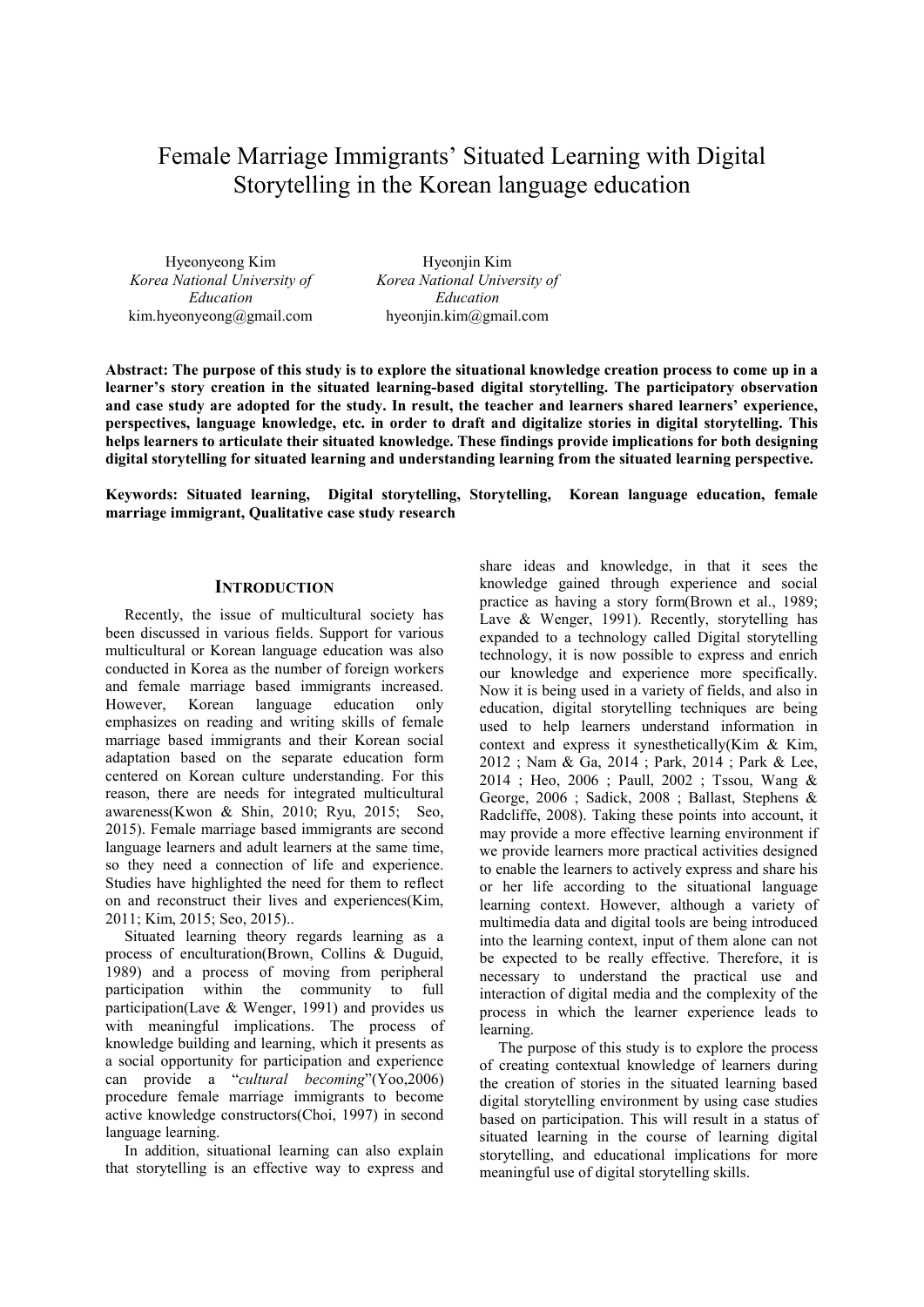## **THEORETICAL BACKGROUND**

#### **1. Digital Storytelling Learning Environment**

Digital storytelling is all the storytelling that is created and shared using multimedia materials and editing tools in the digital technology environment. Lambert (2002) specifically defined the digital story as a computer edit the static image, voice, video, music, sound, and animation for communication purposes. There are many cases in which digital storytelling is applied to classes in education, most of which focus on creating digital stories. It consists mostly of three phases : before, middle, and after. Example : Kim & Kim, 2012 ; Nam & Ga, 2014 ; Park, 2014 ; Park & Lee, 2014 ; Heo, 2006 ; Paull, 2002 ; Tssou, Wang & George, 2006 ; Sadick, 2008 ; Ballast, Stephens & Radcliffe, 2008). In a second language education, storytelling also works in improving speech, reading, listening, writing, and language learning (Wilson, 1997). It is also notable for its effectiveness in speaking skills improvement (Morrow, 1985), reading, writing, and speaking skills improvement (Stadler & Ward, 2005). It is also noted in the fact that it is possible to present a communication situation based on the real world context (White, 1989). As such, Digital Storytelling has educational effects such as integrated mapping of learning areas, interest, motivation, and practical learning delivery.

The study's Digital Storytelling involves the entire process of narrative and shared learners ' life stories in a second language, and the creation of digital stories. It is a learning activity that provides social and cultural understanding and practice of adult learners. Therefore, it would be defined as a story-oriented contextual learning environment rather than simply partial utilizing multimedia functions.

# **2. Situated Learning based Digital Storytelling Environment**

#### **1) The Concept and Learning Principles of the Situated Learning**

The Situated Learning Theory (Situated Learning or Situated Cognition) began with a review of the acquisition of inactive knowledge of school education (Brown et al., 1989).

This focuses on the utilization of knowledge rather than on the point of acquiring it, and it requires the provision of a contextual experience using knowledge and an interactive experience through social participation (Brown et al., 1989 ; Lave & Wenger, 1991). The situated cognition(Brown et al., 1989 ; Suchman, 1987) said expert or public knowledge transmitted in the form of a story. To this end, providing context in the form of a story helps motivate and build meaningful knowledge based on the learners' experiences and needs for learning (Choi Jeong-im, 1997). In addition, a cognitive

apprenticeship model, which is a instructional models based on situated cognition, allows beginners to observe and modeling strategies in real life. According to the Situated Learning, experts deliver their knowledge to learners in the form of stories and learners organize it in the form of stories. These stories are created in context within LPP:legitimate peripheral partnership through sociocultural interaction (Lave & Wenger, 1991). In other words, stories created by teachers and learners in a Situated based Digital Storytelling environment are active players who create and express knowledge. The process of recreating a story through learning Korean can be seen as the process of creating a contextual knowledge of the learner's performance.

#### **2) Design of Situated Learning Based Digital Storytelling Environment**

.

This study encompasses two theoretical focal points from a literature review. Also, This study will organize the knowledge creation and the characteristics of the learning process in the Situated Learning.

First, knowledge takes the form of a story and cognition is structured and used in context in the situated learning. These characteristics give learners the opportunity to become more and more articulate by allowing learners to utilize and express their knowledge in various ways (Collins, Brown, & Newman, 1989). This also has implications for female immigrants' second language learning. Because the emotional stimulus factors of the story, such as interest, feeling, and empathy, and the conceptualization and memory and application of the experience through the story have positive effects on individual language development (Herman, 2003).

Second, In the situated learning, knowledge is meaningful when used with tools (Brown et al., 1989). It is important to give female immigrants the opportunity to take advantage of their existing knowledge as a " tool " in learning a second language and the knowledge of the new community(korean community), so it makes sense to see what knowledge they are using as a tool. In addition, learning environments should be provided that enable the refinement of knowledge and skills.

Third, opportunities for social participation and conversation are important in the Situated Learning. In the apprenticeship, which formed the basis of the Situated Learning, the novice learned the function by observing or asking the specialist to modeling the performance (Collins, Brown, Horbtem, 1991) Through collaborative tasks, the teacher provides the learner with apprenticeships so that beginners learners can gradually become a full participation.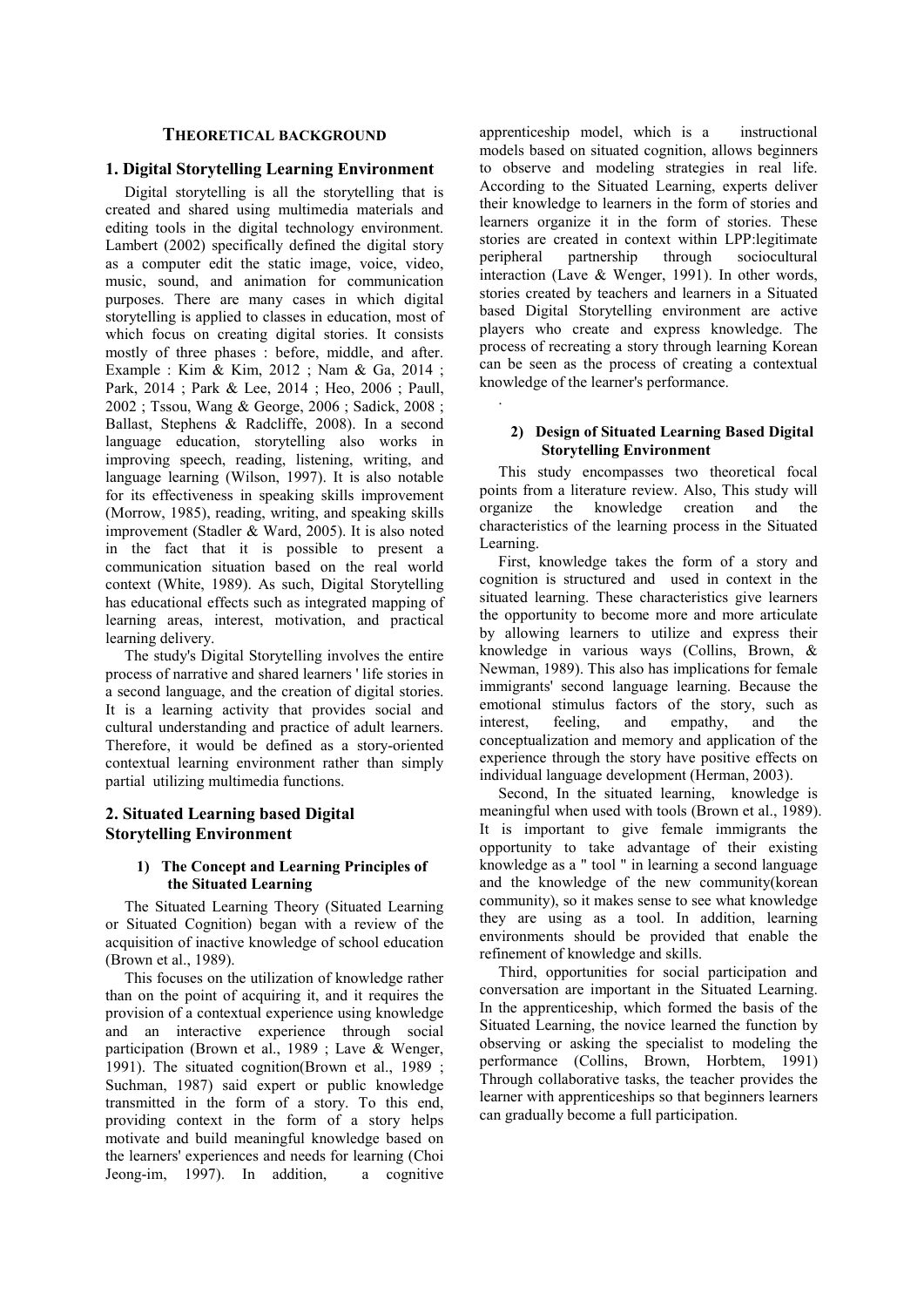#### **METHODS**

#### **1. Research design**

This study is a qualitative case study to understand situation learning of female marriage immigrants who are studying Korean using digital storytelling in in terms of situated learning. The case in the study is the story creation process that appears in the digital storytelling activities of two female married immigrants who receive a 1:1 Korean instruction and in the learning process of individual learners doing it. In the process, this study understand the uniqueness of each case and explore the similarities and differences between the cases.

The research process is as follows. We developed problem consciousness through literature review and conducted Korean language education with three learners from February. Afterwards, the significance of the research problem was checked through personal information, the Korean language ability test, etc., and the instructional design and research methods were determined. It then obtained the case was selected and the consent of the research agreement of the participants before carrying out the research in June. The actual research data collection was conducted 10 times starting in June, and the data of the preinterview, transcript, observation report, output(digital storytelling), Documentation, and output were analyzed and post interview were conducted based on the data.

#### **1) Participants**

The participants of the study selected two study participants using the typical case sampling method, targeted sampling. The case is two female marriage immigrants and a visiting teacher who are being teached by Korean language education at a local multicultural family support center in 2010.

#### **2) Research environment**

The research environment was designed as a face to - face learning space and a network space for sharing digital stories. In particular, Visiting learning was done individually in two learner homes. Specific learning flows were for teachers to demonstrate Digital Storytelling and perform their own digital storytellings by observing and modeling learners.The final output was shared with other learners, which leads to the next time learning topic of the other learners. Specifically, we set up a topic for each learning session and set the role of participant. First of all, the curriculum which is in the book of The National Institute of the Korean Language Institute was considered to select subjects to derive the learners' life stories. It also established its role as a professional teacher and a beginner learner by focusing on the digital storytelling of learners.

#### **2. Data Collection & Analysis**

Data were collected through pre-questionnaire, pre-test, transcription, observation report, output, post-test data, and post- semi-structured interviews. The analysis process was conducted to continuously modify the assumptions discovered by researchers using Analytical Reduction. (Merriam, 2001).

#### **3. Credibility of research**

.

The first author of this study, the researcher, believes that knowledge is formed through understanding the participants through interaction (Mishler, 1986) .As a Korean language teacher, the researcher conducted Korean language classes with three female marriage immigrants from February to July. In addition, through five case meetings of Korean teachers, Korean language learning standards and requirements of female marriage immigrants from were analyzed in detail.

This study was intended to ensure credibility based on the credibility criteria of Lincoln and Guba (1985). In order to triangulate the data, the data were diversified through literature review, in - depth interview, participation observation, observation report, other collected data, and supporting materials for research analysis.

## **RESULTS**

#### **1. Summary of research participants activities**

Han and Huong are students who have been married from Vietnam to North Chungcheong Province. She is getting her first Korean lesson. Han has lived in Korea for two years and is a learner who can communicate on a daily basis. On the other hand, he is a beginning learner who started learning Korean after living in Korea a month. The learning content and progress of the two learners were considered separately because not only Korean language skills but also learning situations and daily life were different. The subject of each learner's digital story has also been set by the learner's situation and the sharing of the story sharing.

The first difficulties that the learner felt in the activities of specifying the story and expressing it as a digital tool were limitations to verbal expression and communication. At first, there were conversations formed about the difference in meaning between simple words. However, it gradually expanded into differences in words, meanings, and culture.

At first, the answers were mainly based on practice questions presented in textbooks, but they showed a willingness to share their daily lives over time. In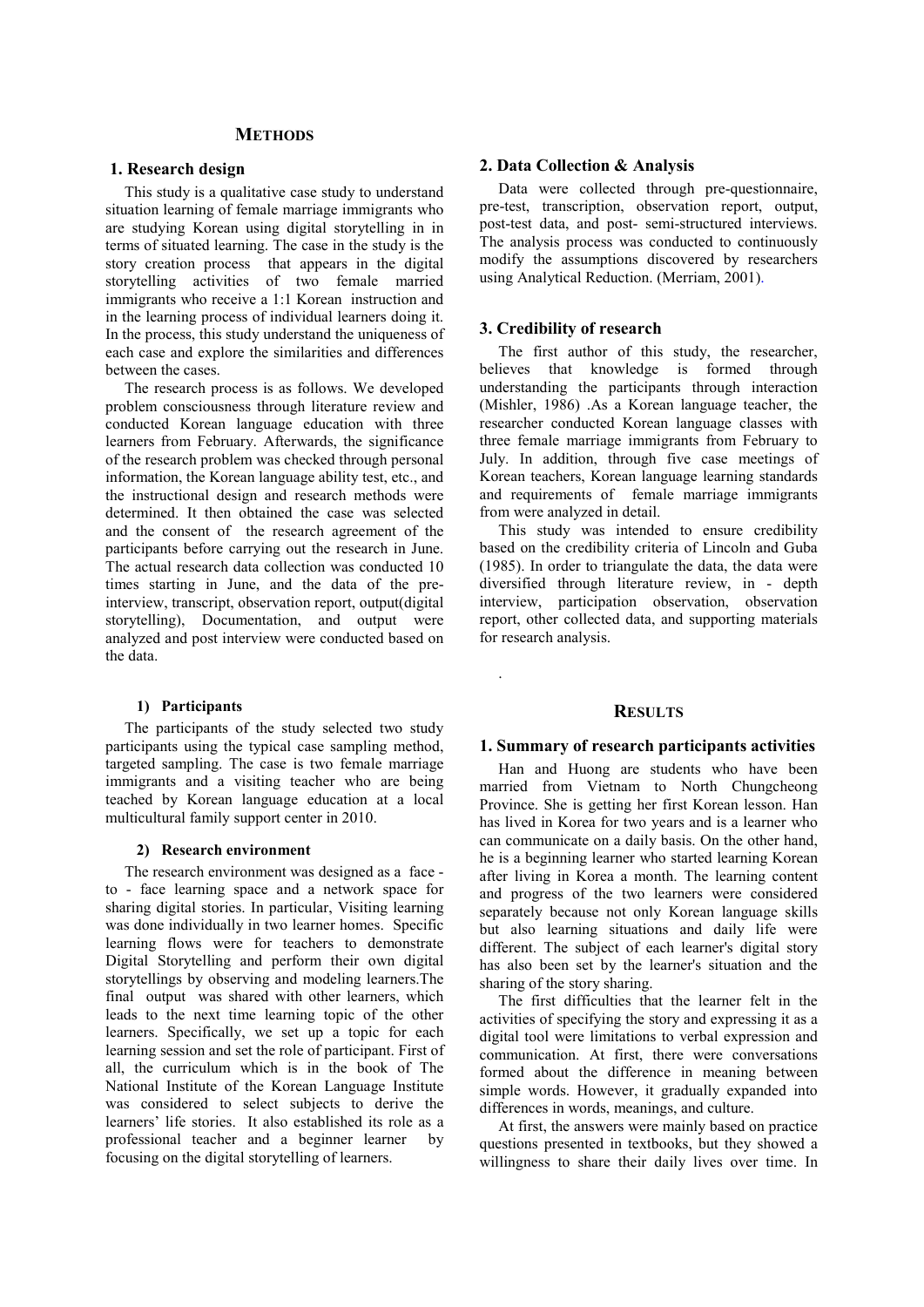analyzing these learning courses and their outcomes, we found that teachers and learners interact around stories and are schematic to create stories. Next, I would like to describe the creation process of these stories and present the meaning of the Situated Learning.

## **2. Situated Learning in the story creation process in Digital Storytelling**

Based on the Situated Learning point of view of the story's knowledge acquisition structure and knowledge sharing, In order to understand the second language learning process in the digital storytelling environment, we analyzed the research data focusing on the story and story creation process that teachers and learners create.

# **1) Story creation process if story creation is done separately and digital story production is conducted**

The following is a story creation process when story creation and digital storytelling are separately performed. The created stories were shown in example stories (expert knowledge modeling), mini story 1 (understanding the vocabulary used in life), mini story 2 (correction of grammar and contextual use of grammar), and mini story 3 (practice for activating knowledge), draft story (structuring knowledge), completed story(Various expressions and clarifications).

Example story is an example of Digital Storytelling, in which learning activity is estimated and expert knowledge plays the role of modeling. PPT or video materials in the form of teachers, multimedia materials, and examples in Korean textbooks will be used.

Mini-Storytelling 1 is a reminder of the learners ' experiences and anecdotes in learning vocabulary regarding Digital Storytelling topics. The learner negotiates or practices the meaning of the vocabulary with the teacher.

Han : My hometown. my hometown is Philippines Cebu. Uh. Sommeun\*

Teacher : Seomindae (Correction)

Han : Uh Seomindae? It is famous as a tour spot.

Mini Story 2 is a story in the form of short text or narrative text in the process of using grammar. The correction of grammar through guidance on teacher pronunciation, grammar, punctuation and conversation duration is included. The learner's story is clearly expressed and becomes part of the draft story.

Teacher : How do you get to School Huong? Huong : Go by bus.

Teacher : Let's take the bus. How long will it take?

Huong : It takes about 30 minutes.

Mini Story 3 is an narrative story of the process of organizing activities and sharing daily lives with learners, giving examples of mini-stories based on the situations in which they have learned. The teacher added on Han's story and clarified his sentence by presenting a guide question, how, why and where.

Teacher : Oh, was this taken in Korea?

Han : Hey there, Ha-Long, Vietnam, Gangwon Province. Mount over there.

Teacher : Ah, Mt. Seorak? Han : Yes, Mt. Seorak.

Draft stories are text stories created by learners themselves writing their own stories and modifying their own stories with teachers, using previously narrative mini-stores. Based on the draft story, the company creates a story as structured knowledge as it prepares to set up a topic of digital storytelling, collect data, and prepare the creation of a digital story.

Huong : I will study at school on Monday, I will study at home on Tuesday, and eat with my friend at school on Wednesday (First Story reading).

The completed story is a combination of a draft story, a hidden story, and a digital material, which is expressed through digitalization. In the completed story, teachers and learners will talk about the story itself, as well as advice or technical guidance for editing multimedia materials that contain the story. To complete the learner's story, he or she learns a second language through verbal coordination for the discussion of the meaning of the story itself and for the collection, planning, selection, and editing of relevant multimedia materials.

Han : Ah, Haiphong Zhoi Zhoyou. Teacher : What is that? Han : So Chau (text input) Teacher : Oh, really? Han : Just teacher Jeogi… Teacher : Yes, just put in the title. Han : Just you there.

# **2) Creating a story when a story is created and a digital story created together**

The following are a story creation process when story creation and digital storytelling are combined. The created stories were shown in Discovery stories (familiar everyday knowledge activation), example stories (sharing and modeling knowledge), storymap (creating knowledge through various representations), illustration stories, completed story(Synthesis and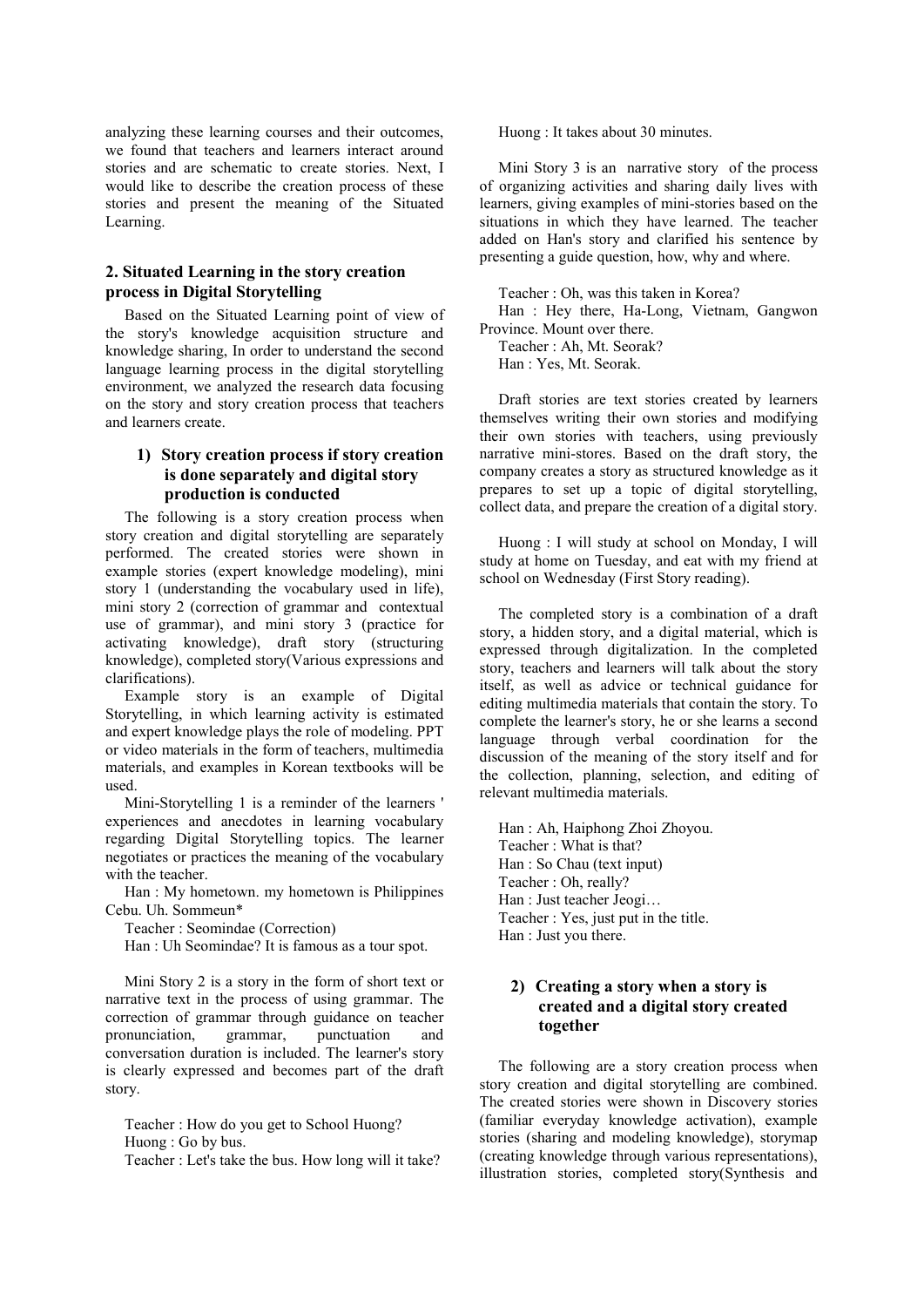clarification of knowledge). Each story was created in an interactive format that was the cause or factor of another story.

A discovery story is a story that is found in everyday life, such as a life story shared in class, a family story or a rough draft of a learner. The teacher and Han made a video of their children's Doljanchi(first-birthday party) last week while talking about their visit to the Doljanchi of acquaintances.

Example stories can be thought of as examples of digital storytelling activities prepared by teachers for learners ' learning activities, or as a result of them. For digital stories produced by other learners, for example, Han's digital story has the theme of inviting. Huong is used when two learners ' learning activities are linked to one another, as is the subject of celebration.

Teacher : I've been invited by someone, Huong.

Huong : Friend.

Teacher : Who invited you?

Huong : I am invited by Sister's Sister.

A story map is a mind map that collects a variety of text and multimedia materials and is structured by planning for digital storytelling.

Teacher : What video should I put in?

Han : Minho is a few days old. Minho was born. On the 3rd, there is Minho. I did it for three days. I know Minho is lying on his stomach for the first time.

Teacher : Yes, try it. Click here, you know?

Han: The ultrasound image? Third day video, teacher. What was that. Choeumpa(ultrasonics wave)

Teacher : Choeumpa video

A : Choreum. Choeumpa.

An illustration story is a partial story that forms the entire digital story. Based on the story map, neighboring people and learners or teachers participate. It also embodies multimedia data related to the subject as an illustrated digital story. The teacher was able to induce the learners to speak a natural story. In addition, learners have an immediate opportunity to refine their knowledge and utilize their functions in the process of presenting their stories.

The Completed story combines and video each completed illustration story. It takes the form of comprehensive clarity of knowledge through learning Korean. Teachers and learners will review this and share opinions on digital story creation and unexpected stories, while correcting text spelling, spacing, image effects, and voice recording.

Han : No. Not in size. Bolden.

(Font, Size change. Line) Teacher, that color?

Teacher : I don't think I can see it very well.

Han : Can't see well (changing color)?

Teacher : Oh, let's make it the blue color, and you can see it up here?

Han : (Raising up), Ah. Teacher, change the color here a little. It's hard, teacher.

## **CONCLUSION & DISCUSSION**

An important part was the educational environment applied with Situated Learning Based Digital Storytelling. In this environment, the learning activities of teachers and learners will be conducted instead of focusing on teachers or learners. The focus was on a schematic of how teachers and learners interact and create stories with ' stories ' centered around them.

Han, who participated in the study, was an intermediate learner. But Huong was a beginner. As a result, the creation process and creation story have different characteristics.

Han talked with the teacher and talked freely until she created an oral story. She had a lot of pressure to write a text story by himself and asked her teacher several times to confirm it.

Huong felt pressured to express her experiences before speaking in Korean. And she avoided expressing her emotions or experiences knowing that they were difficult to communicate. However, as the story creation grew more, the topics that learners and teachers had already talked about in the past became more diverse. In exchange for these stories, the new story has been recreated through text or digital detail. Wenger, McDermott and Snyder (2002, 2004) said participating in an action is a process that creates a new meaning for life. In other words, Digital Storytelling, which continues the story in the language learned, offers more opportunities for verbal and nonverbal input and practice for the construction of second language knowledge.

The learners will be able to resolve the possible avoidance, fear, and satisfaction in sharing the story. And learners will be able to expand their sociocultural understanding and meaning of life.

Next, the inter-teacher story creation process was created in different forms depending on the parallel alignment of digital tools. In separate cases, creation stories appear sequentially, such as a comparative learning process, and if the teacher immediately provided the opportunity to create a digital story and learn a language, they are created sequentially. In this case, however, it was more frequently used to create the next story than in a separate story. There are differences in the types and methods of knowledge construction of the two types. However, participating in interaction with other members(Discroll, 2000), and reorganizing and utilizing knowledge based on actual situation understanding reflects the state of situational learning(Bransford, Sherwood, hasselbring, Kinzer & Williams, 1990).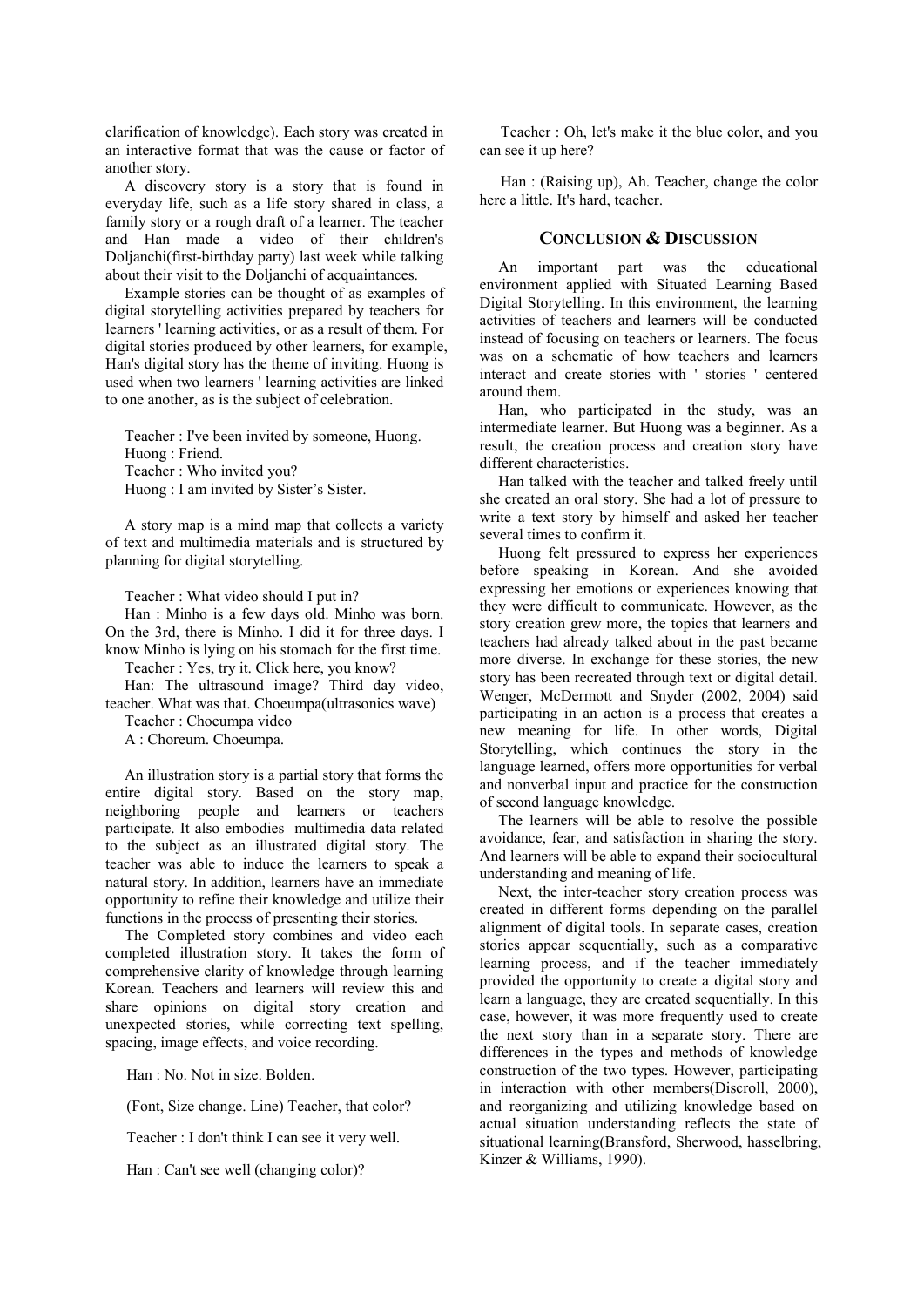At the Situated Learning Based Digital Storytelling, teachers bring up the story by introducing materials related to the student's life into the conversation. Digital storytelling activities cannot be performed without a story of the learner's life. Just as learners rely and expect to learn a second language from native Korean teachers, teachers expect learners to have a rich narrative and get their story out of the way. The story of the traditional digital storytelling education was determined by the teacher(e.g. Kim & Kim, 2012). In this study, however, the teacher introduced the learner 's life related topics to the dialogue and supported the learner' s storytelling.

Finally, Situated Learning Based Digital Storytelling was found to be unique to teachers and learners in terms of knowledge creation. They shared several mini-stories that can express each other in various situations,including learning Korean, gathering data, digital-story examples, and sharing daily lives through semantic negotiation. In the Situated Learning Theory, semantic negotiation is the process by which the experience becomes meaningful by actively participating and experiencing the world (Wenger et al., 2002, 2004). In order to utilize the Situated Learning Based Digital Storytelling environment, teachers must have an understanding of the learner's story narrative and re-creative processes. And teachers must create an environment in which a story is shared between teachers and learners. The suggestions for constructing the Situated Learning Base Digital Storytelling Learning Environment based on the study results are as follows. First, the Digital Storytelling Korean education for the Situated Learning will learn a learner's knowledge of a second language in real-life situations, and the results will be useful in their life. Second, the story plays the most important role in Digital Storytelling for Situated Learning. Teacher support is very necessary, especially if the subject is a student's life experience. Third, teachers should provide learners familiar with traditional classroom methods with appropriate guidance on the need and how to use them for unfamiliar learning environments and technology. Fourth, we should support the online environment for the Situated Learning Based Digital Storytelling learning environment.

Finally, I would like to propose the limitations of this study and follow-up work. First, because this study was conducted in 2010, it may differ from the context of recent female marriage immigrants. It is necessary to compare and understand what the characteristics of their referenced learning are in the present sociocultural context. Second, it is necessary to conduct systematic research that reveals the uniqueness of cases through individual case analysis and presents a comparative analysis of their similarities and differences. Third, this study limits the reliability and accuracy of the second-language story of participants, and further studies are needed to

improve it. This study will provide implications for the educational support for female married immigrants as well as for digital storytelling for the Situated Learning.

#### **ACKNOWLEDGEMENTS (OPTIONAL)**

- 1) This work is based on the first author's master's thesis directed by the correspondence author at Korea National University of Education.
- 2) This work revised form of the published in the 11th Volume 2 of 2018 Multicultural Education Research thesis(( Kim Hyeonyeong and Kim Hyeon-jin (2018). Exploration of Female Marriage Immigrants' Situated Learning in Story Creation Process of Digital Storytelling for Korean Language Education. Multicultural Education Research, 11 (2)).

#### **REFERENCES**

- Kwon, S. j., & Shin, S. Y. (2010). Exploring the meaning of literacy education from the lived experiences of korean language class for female marriage immigrants. Anthropology of education. 13(2), 83-113.
- Kim, H. J. &  $\cdot$  Kim, S. J. (2012). Grounded design of the digital storytelling learning environments based on multiple intelligence theory. Journal of Educational Technology, 28(1). 29-51.
- Kim, J. H. (2011). Present education state of marriage-migrant women and female migrant workers: Reshaping lifelong education, Research of lifelong education. 17(1), 25-51.
- Nam, C. W., & Ka. E. A. (2014). Developing a teaching and learning model for digital storytelling-based instruction.Journal of Educational Technology, 30(4), 679-715.
- Ryu, K. E. (2015). An empirical study of the learning obstacles and improvement of korean language instruction for multicultural family. Multicultural Education Studies, 8(1), 29-47.
- Park, J. H. (2014). A study on digital storytelling based programming education. Journal of the Korea society of computer and information, 19(5), 119-128.
- Park, J. Y., & Lee, Y. K. (2014) The Effects of Scaffolding Types on Learning When Using Web-based Collaborative Storytelling Methods. Journal of Educational Technology, 30(4), 805- 837.
- Seo, D. H. (2015). A longitudinal qualitative case study on migrant women s difficulties in educating their children: with a focus on their habitus and acculturation strategies according to